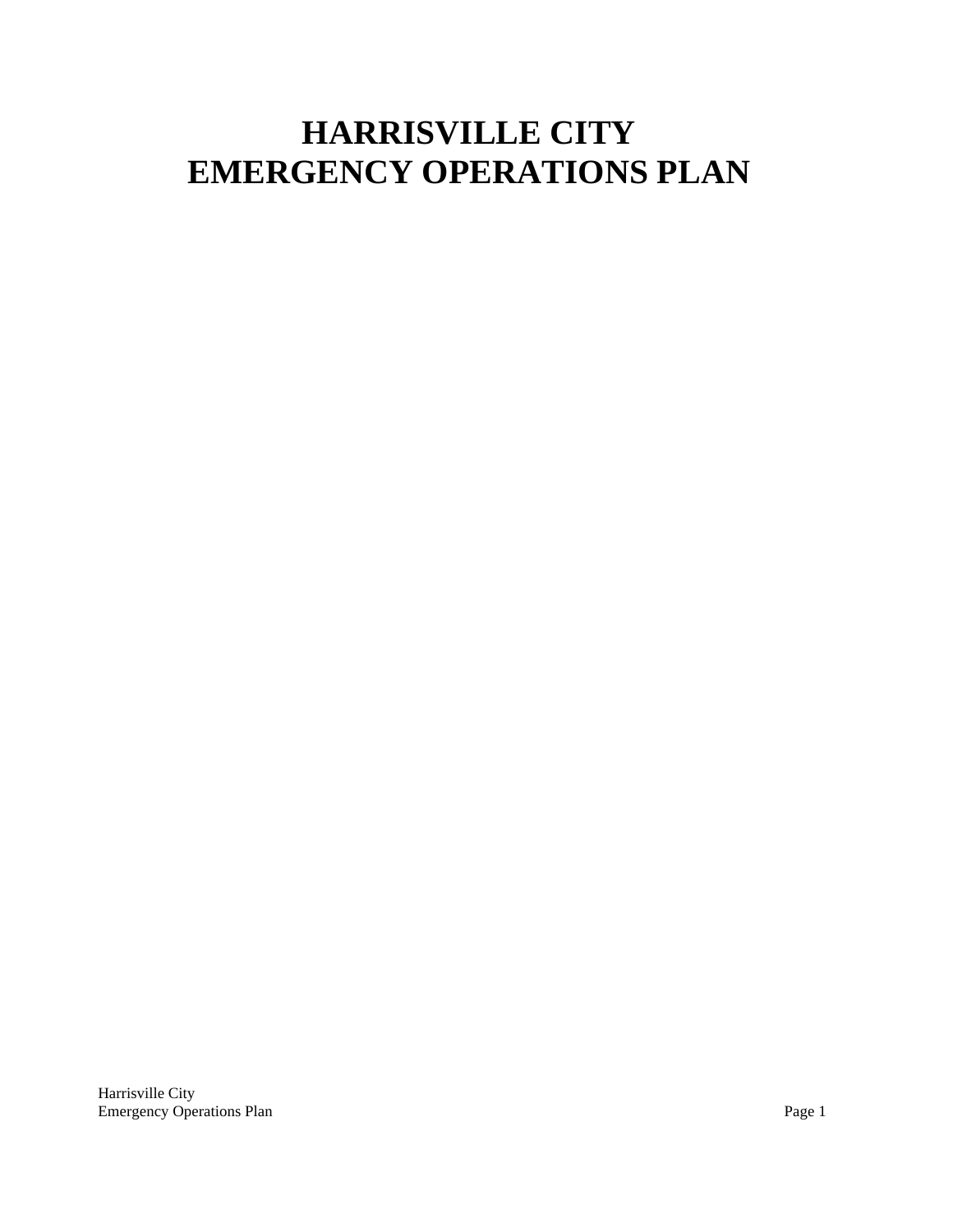**Table of Contents**

| 1.  | <b>Introduction</b>                             |  |
|-----|-------------------------------------------------|--|
| 2.  | <b>Assumptions</b>                              |  |
| 3.  | <b>Hazard Assessment</b>                        |  |
| 4.  | <b>City Response Levels</b>                     |  |
| 5.  | <b>Incident Command</b>                         |  |
| 6.  | <b>Emergency Operations Center</b>              |  |
| 7.  | <b>Emergency Plan Management</b>                |  |
| 8.  | <b>Security</b>                                 |  |
| 9.  | <b>Damage Assessment</b>                        |  |
| 10. | <b>Communications</b>                           |  |
| 11. | <b>Citizens Emergency Response Teams (CERT)</b> |  |
| 12. | <b>Mass Care/Shelter Operations</b>             |  |
| 13. | <b>Volunteer Management</b>                     |  |

# **Appendix**

- **A. Forms**
- **B. Rapid Assessment Checklist**
- **C. Community Emergency Response Teams (CERT)**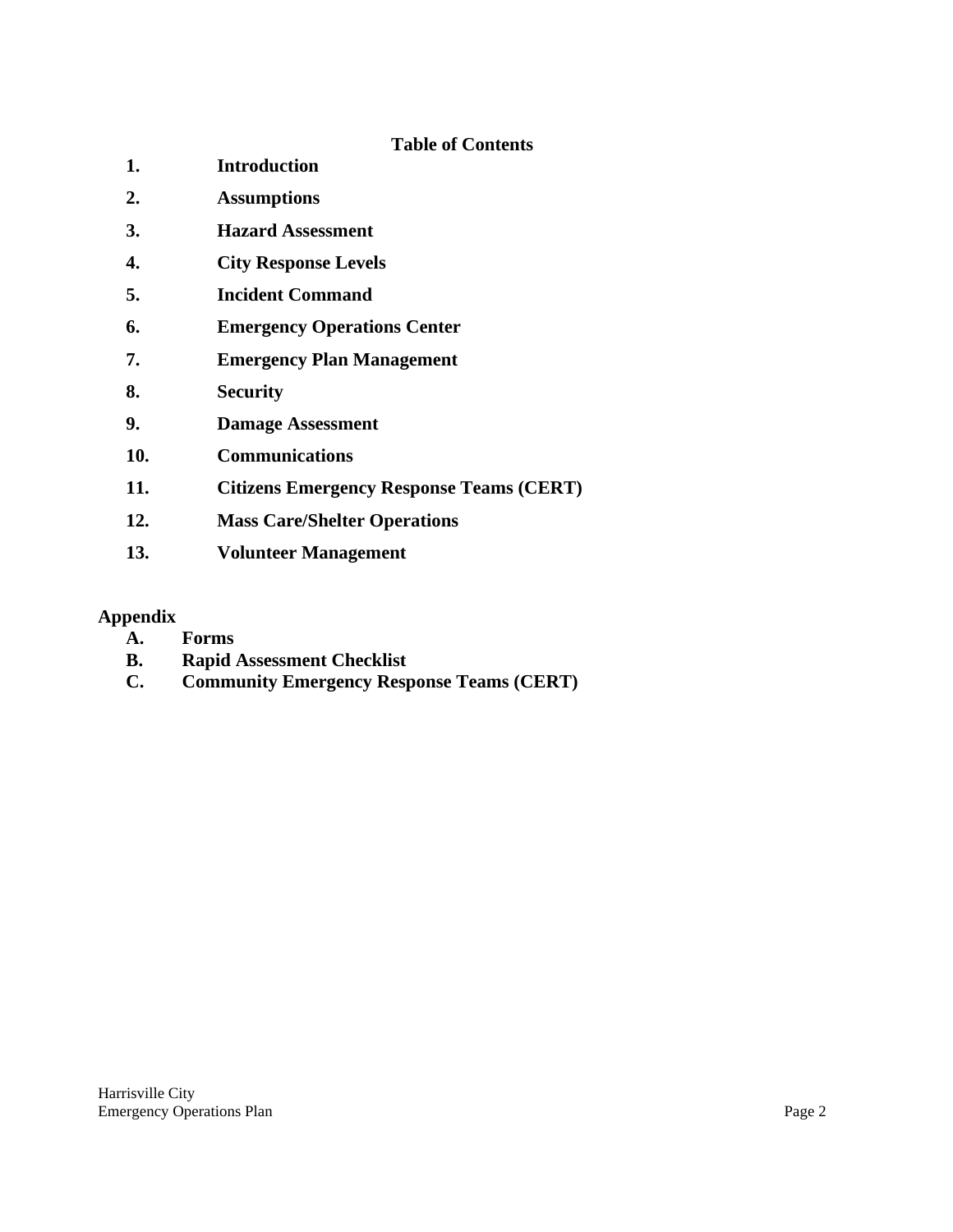Reference and Supporting Documents:

- 1. NIMS
- 2. Weber County Emergency Operations Plan
- 3. Weber County Pre-Disaster Mitigation Plan
- 4. Weber County Medical Incident Response Plan
- 5. Weber County Special Needs Plan
- 6. CERT Field Operating Guide
- 7.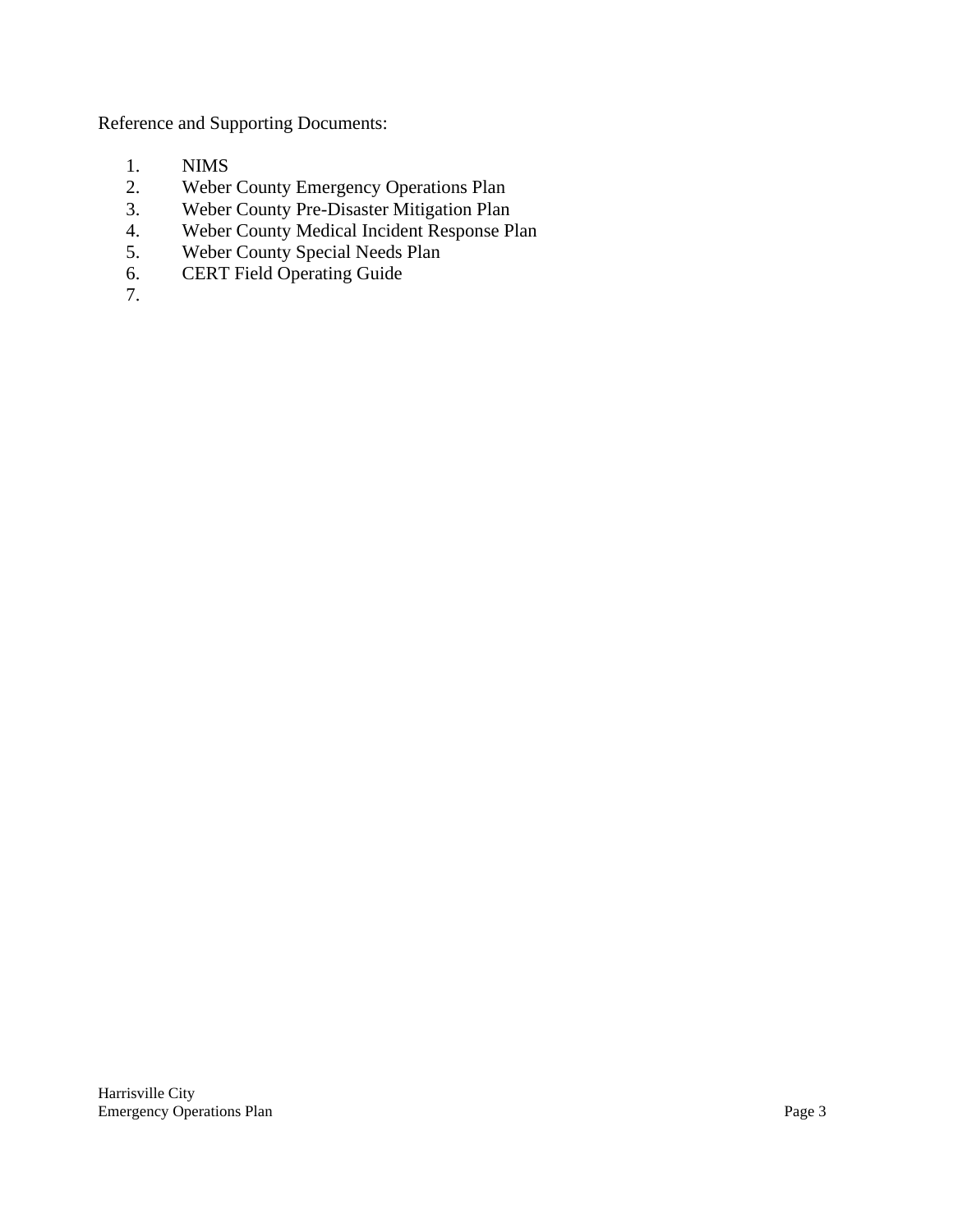## **1. INTRODUCTION**

No matter how large or small an incident, its occurrence will have a significant impact on the need of the public to have access to information and resources. During a state of emergency, the demand to provide accurate public information and timely respond to the needs of the public will be overwhelming. It is the policy and intent of the City to provide information, command, and control in the preparedness, response to and recovery from any form of disaster. The City of Harrisville will follow the principals outlined in the National Incident Management System (NIMS) in its approach to disaster preparedness, response and recovery.

#### **National Incident Management System** (NIMS)

The National Incident Management System (NIMS) is a comprehensive, national approach to incident management. It is intended to be applicable across a full spectrum of potential incidents, hazards, and impacts, regardless of size, location or complexity. It is intended to improve coordination and provide a common standard for overall incident management.

# **2. ASSUMPTIONS**

In order for this Emergency Operations Plan to be effective in a disaster situation, the following assumption are made:

> This Plan is designed and intended to compliment the Weber County Emergency Operations Plan (EOP). Emergency preparedness should be based upon an understanding of what types of emergencies and disasters may occur in this area.

> The ability to improvise and adjust to varying circumstances assumes singular importance in a disaster situation. There can be no single plan that can address all of the possible hazards that may be experienced. Response to a given situation must be based on the specific hazards presented and the resources available.

> It is a mistake to assume that preparedness is complete merely because a written plan exists, plans must be practiced, updated, and continually evolve to address new situations and conditions.

## **3. CITY RESPONSE LEVELS**

#### LEVEL I:

A level I response will be a routine emergency handled by the City's public safety providers. The Incident Command System approach will be utilized. Normal fire, police, and public works response indicated in the Level I response the EOC will not normally be activated.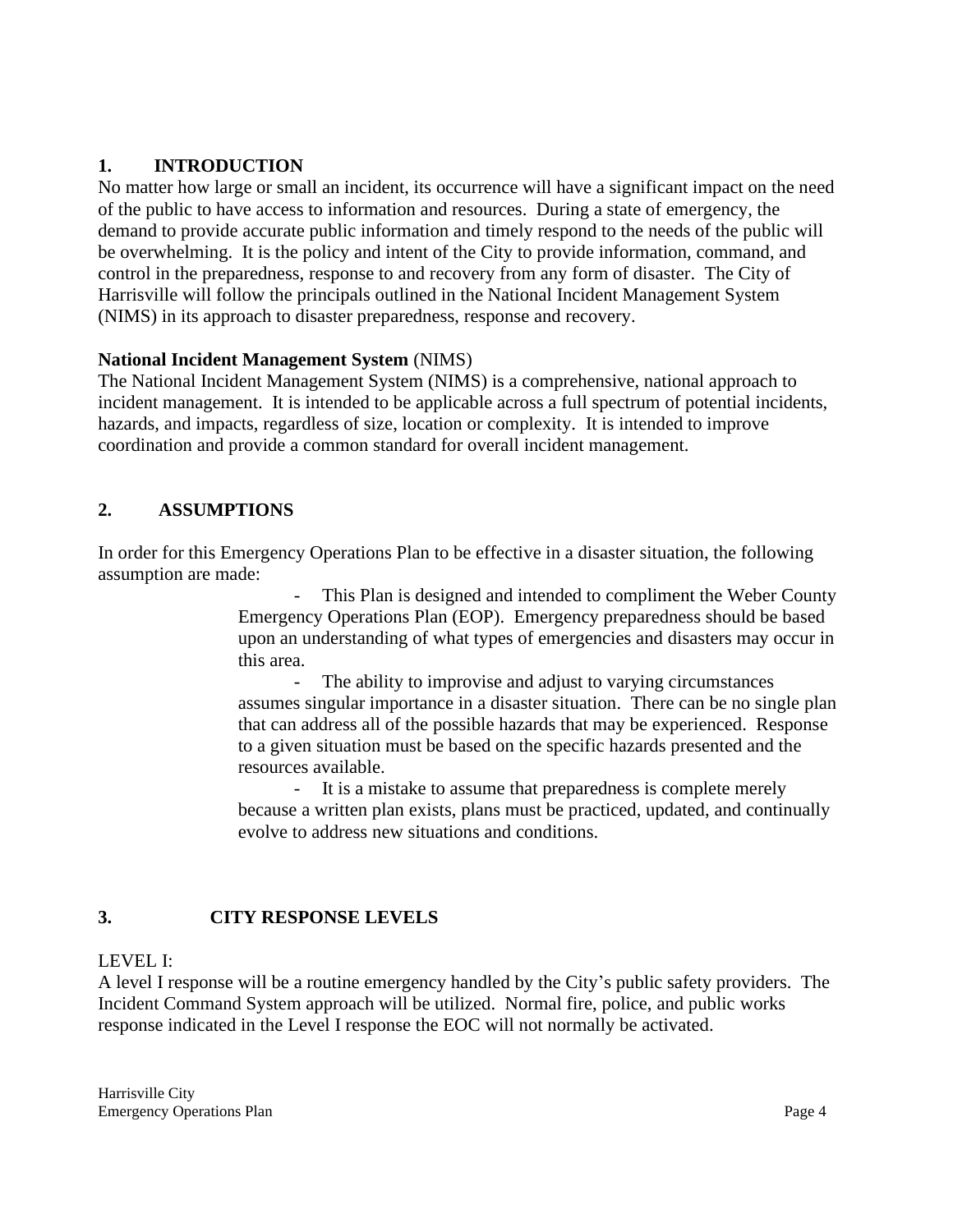## LEVEL II:

A level II response will be a situation of serious consequence such as loss of life, great property damage or serious disruption of public services beyond the routine response of the City's public safety providers. The Mayor will be notified by the incident commander and activate the City's EOC to provide support to the Incident Command, depending upon the situation.

#### LEVEL III:

A level III response will be an event of city-wide or county-wide disaster, or an unexpected occurrence of such a magnitude that county, state and federal agencies have been mobilized to provide assistance the situation. Public safety providers may be overwhelmed in response to such a disaster, and the community may be without certain public safety services for a period of time. The Mayor will activate the City's EOC and coordinate the efforts of response teams that will be organized as the situation dictates.

# TELEPHONE NUMBERS: Emergency: 911 EOC/City Office: 801-782-4100

# Local Red Cross:801-627-0000

## **4. HAZARD ASSESSMENT**

The hazards present that present a threat to the City vary with seasons and other factors and should be separated into two major categories, man made or natural. There is also a potential for one incident to spawn additional disasters as a result of their initial damage.

Possibly considered the most serious natural disaster faced by the Harrisville City and Weber County is an earthquake centered in the Weber Section of the Wasatch fault. While the City does not sit directly on the fault, damage from shaking and ground liquefaction present a real hazard to the City's infrastructure as well as commercial and public buildings. Should the earthquake be combined with a severe storm the potential damage may be greatly magnified. Flooding may also result from a major earthquake as well as damage to roadways, railways, residential structures and public utilities.

Other hazards faced by the City include but are not limited to, Fire, Flooding, Severe Storms, Tornados, Major Power Outages, Hazardous Materials releases, Railroad, Automobile and Aircraft Accidents, Major Criminal activity, Hostage/Active Shooter and Terrorist Incidents.

The table below provides an overview of typical response responsibilities to potential hazards faced by Harrisville City.

| <b>Typical Response</b> |                                            |
|-------------------------|--------------------------------------------|
|                         | City Police/Fire/EMS alone or with limited |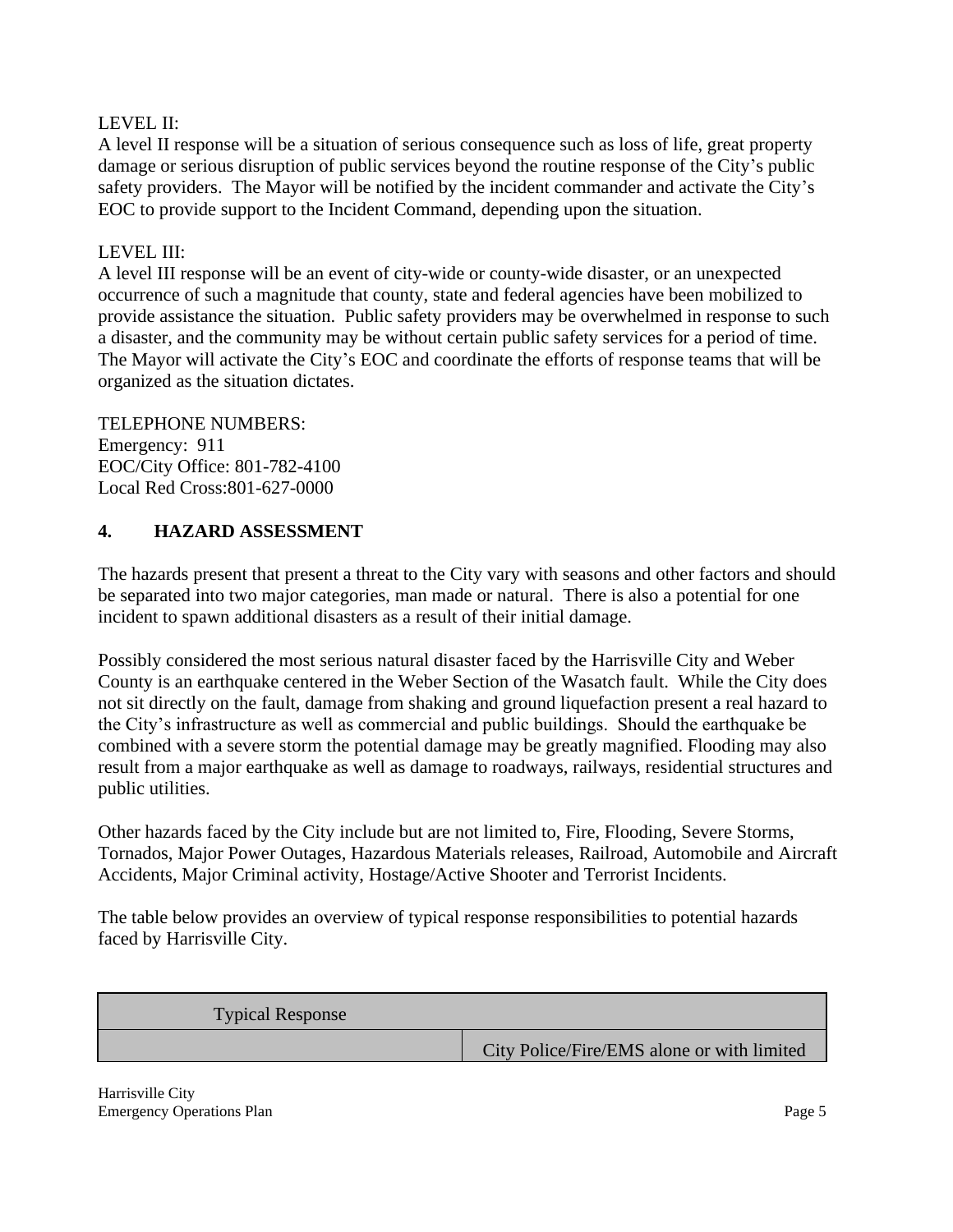| City/County/Regional (all or part) | assistance                             |
|------------------------------------|----------------------------------------|
| Flood                              | Fire                                   |
| Earthquake                         | Criminal                               |
| <b>Severe Storm</b>                | Accident (automobile, business, other) |
| <b>Terrorist Incident</b>          | Aircraft Incident                      |
| Evacuation                         | <b>Hazardous Materials</b>             |
| Tornado                            | <b>Personal Security</b>               |
| Power Outage                       | Hostage/Active Shooter                 |
|                                    |                                        |

# **5. EMERGENCY OPERATIONS CENTER (EOC)**

#### **Purpose:**

The EOC serves as the central location for communication, information, and instruction in the event of an emergency. The EOC may manage the response to a city wide incident alone or function in support the efforts of a single incident command or multiple incident commands that are operating in different locations around the city.

## **Organization:**

The mayor directs the affairs of the EOC and is assisted by the following:

- 1. Emergency Manager.
- 2. Emergency Coordinator.
- 3. Public Information Officer (PIO).
- 4. Communication Team Leader (CTL).
- 5. Volunteer Coordinator.
- 6. CERT Coordinator.
- 7. Records and Documentation Personnel
- 8. Financial management personnel
- 9. Others as needed.

City Council members shall advise the mayor and establish policy on effective EOC operation in conjunction with the mayor.

**Emergency Operations Center (EOC).** During the initial threat or occurrence of a disaster that may affect Harrisville City, the Emergency Operation Center (EOC) will be activated. The EOC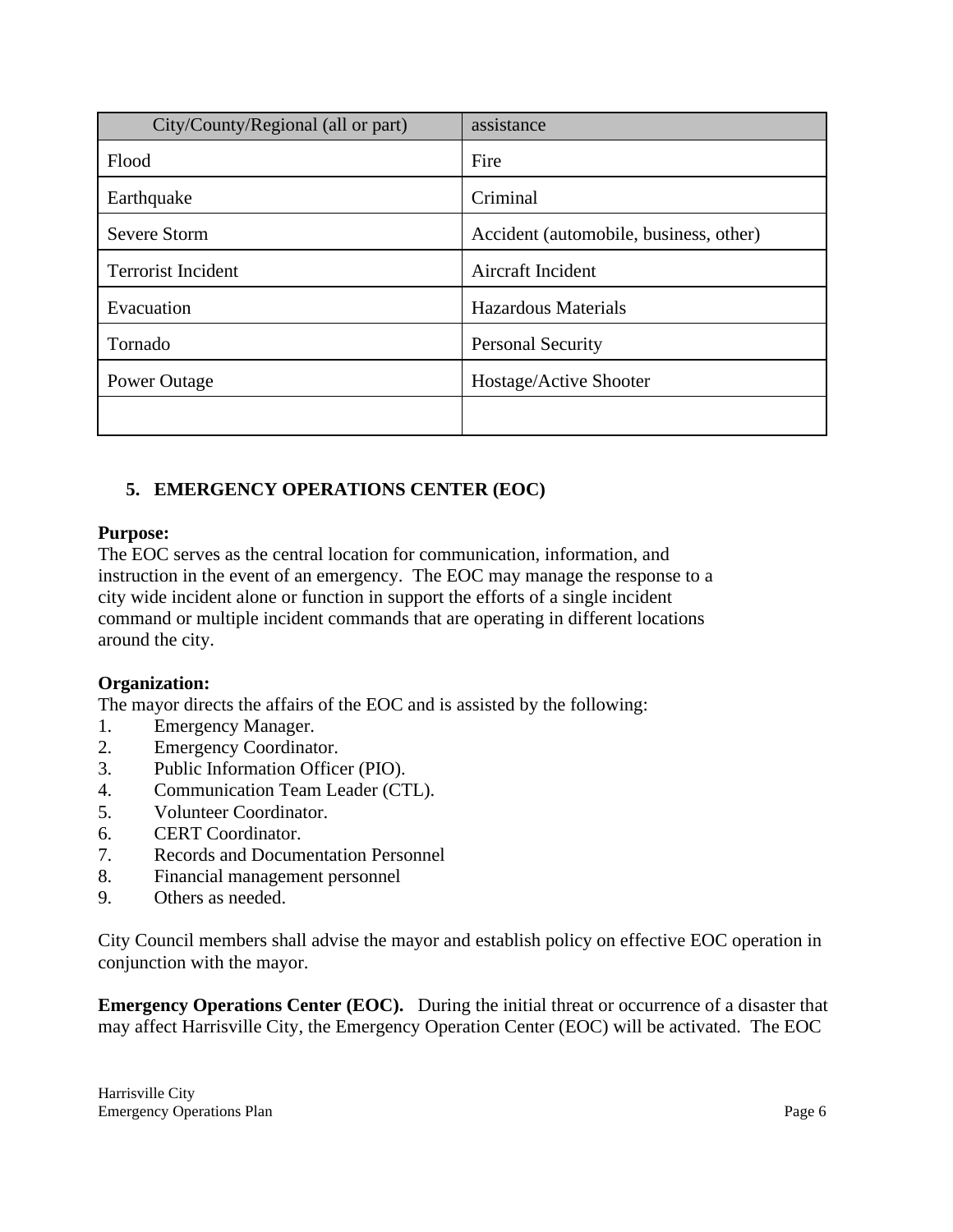will be located at the City Office, unless an alternate location is better suited. The City EOC will coordinate with the Weber County EOC and the State EOC, as the case may be.

EOCs are the physical locations where multiagency coordination occurs. EOCs help form a **common operating picture** of the incident, relieve on-scene command of the burden of external coordination, and secure additional resources. The core functions of an EOC include coordination, communications, resource allocation and tracking, and information collection, analysis, and dissemination.

During an incident, the City emergency manager ensures the EOC is staffed to support the Incident Command/s and arranges needed resources. The Mayor provides policy direction and supports the Incident Commander/s and emergency manager, as needed. If the Incident Commander/s determines that additional resources or capabilities are needed, he or she will contact the EOC and relay requirements to the emergency manager.

The EOCs will encourage, solicit and accommodate private-sector participation. The private sector, in turn, can maintain parallel structures to respond to the needs of the EOC. This representation should complement, not replace, presence in the EOC granted currently to public utilities.

The City's EOC will be staffed by local officials and support personnel. Assignments will be made in accordance with this plan, unless otherwise changed by the Mayor depending upon the tactical situation. Also, in regard to the extent of a specific disaster, the Mayor may issue an official declaration of emergency or disaster area.

The EOC will exercise policy making responsibility calculated to respond to the challenges presented by a specific disaster. All public information will be released to the media exclusively via the Public Information Officer (PIO) as official spokesperson for Harrisville City.

All volunteer efforts will be coordinated and managed by the Volunteer Coordinator under the direction of the EOC. The volunteer coordinator will be the liaison officer with Non-Government Organizations (NGO's) in the event assistance is needed.

The Emergency Management Team will develop a response plan based on the situation and use Checklist's to assist in the emergency response and coordination to help meet any public needs in a timely manner.

## **Planning and Preparation:**

1. The primary location of the EOC will be the Harrisville City Offices.

2. Those people involved with the EOC must be familiar with the emergency plans of the city.

3. Communication and instruction are to be relayed through the EOC to communication team members.

## **6. INCIDENT COMMAND**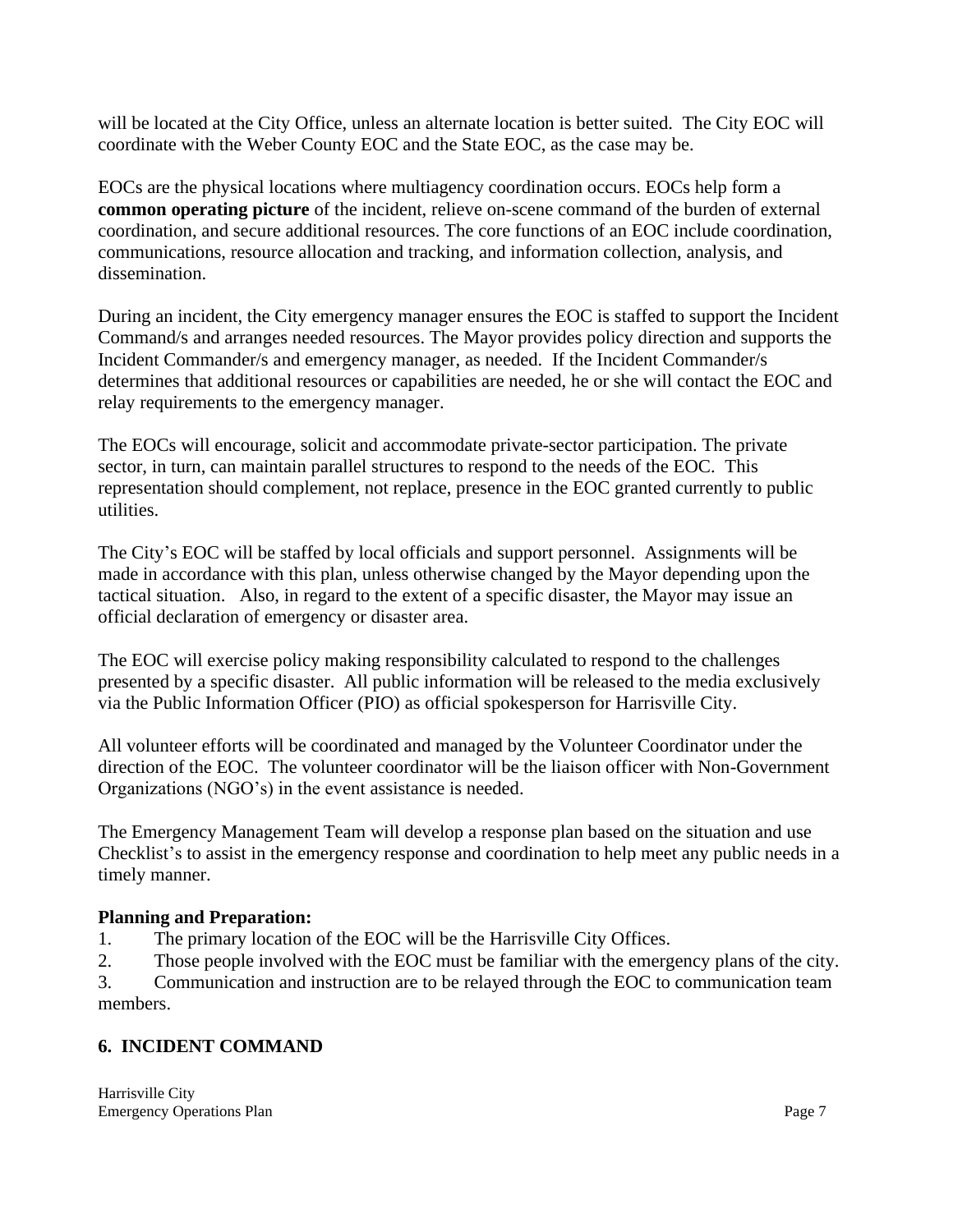#### **Purpose:**

Incident Command provides effective and efficient management of an incident by integrating a combination of facilities, equipment, personnel, procedures, and communications operating within a common organizational structure, designed to enable effective and efficient incident management.

#### **Organization:**

The organization of the Incident Command System is outlined in the National Incident Management System (NIMS) Appendix B. It will be the practice of all Harrisville Public Safety and Public Works providers to follow the practices and procedures of the Incident Management System when responding to incidents within the City. It is normally structured to facilitate activities in five major functional areas: command, operations, planning, logistics, and finance and administration.

The Incident Command System:

- Is a standardized management tool for meeting the demands of small or large emergency or non-emergency situations?

Represents "best practices" and has become the standard for emergency management across the country.

- May be used for planned events, natural disasters, and acts of terrorism.

Is a key feature of the National Incident Management System (NIMS)

- Is a flexible and dynamic organization that will adjust size and compliment to fit the needs of the situation.

## **8. EMERGENCY MANAGEMENT TRAINING AND PLANNING REQUIREMENTS**

#### **Purpose:**

Provide continuing education to the City's emergency responders and the public on disaster preparedness, review and revise the existing EOP, conduct training exercises to improve skills.

#### **Organization:**

The City Emergency Management committee should meet at least annually to address issues relating to emergency management. The mayor, or his designee, will chair the committee. Committee will consist of the:

- 1. Mayor (Chair)
- 2. City Administrator
- 3. Department Heads
- 4. Emergency Manager
- 5. Volunteer Coordinator
- 6. CERT Coordinator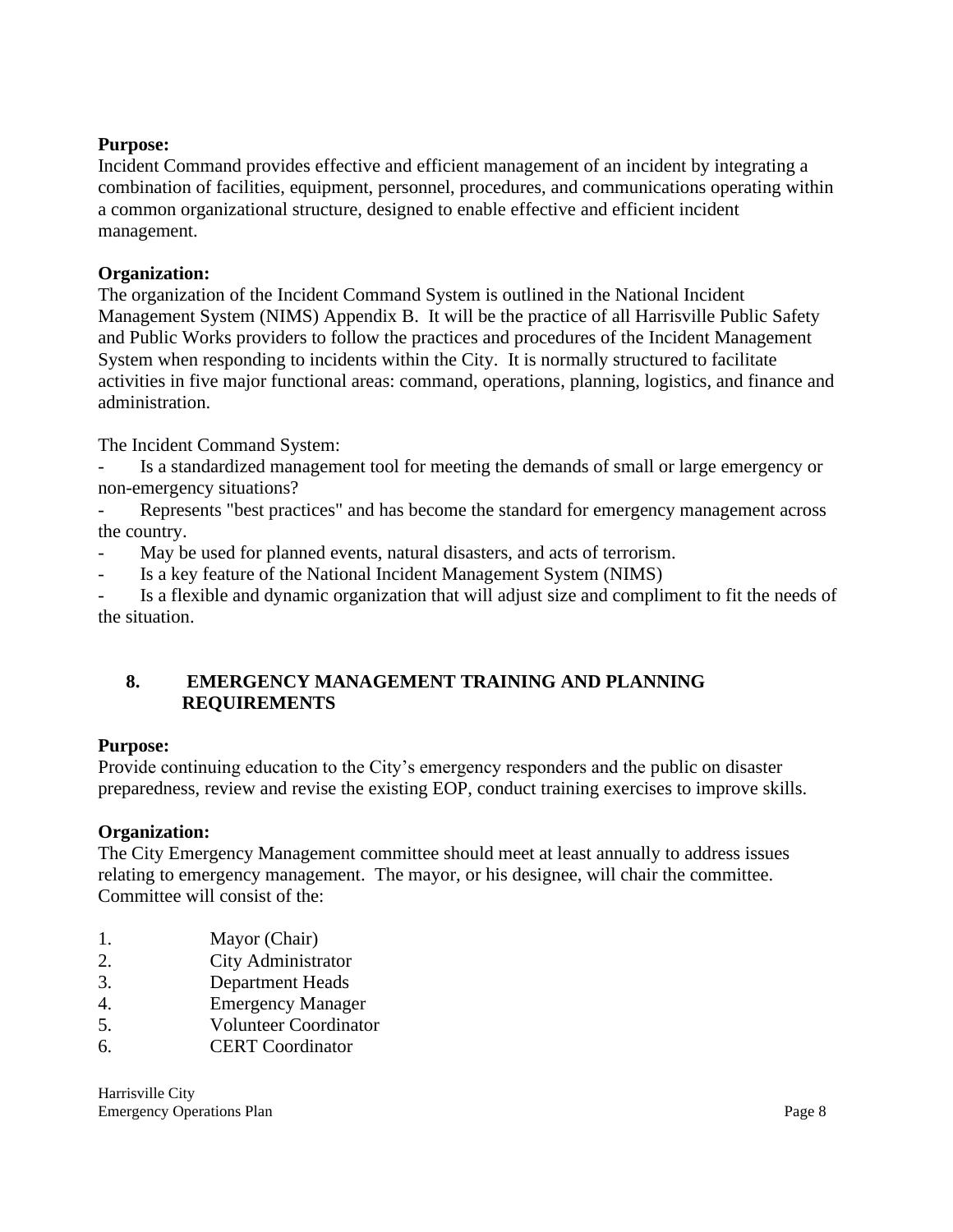- 7. Communication Team Leader
- 8. City Recorder
- 9. Public Affairs Officer
- 10. County Emergency Management Representative
- 11. City Counsel Representative

#### **Planning and Preparation:**

The committee will engage in emergency planning and preparation as follows:

- 1. Annual EOP review.
- 2. Planning for tabletop and practical exercises.
- 3. Develop emergency management library.
- 4. Track emergency management personnel and volunteers.
- 5. Advise mayor on emergency management.
- 6. Monitor emergency responder training and education exercises.
- 7. Publish and distribute emergency management materials.

#### **Training requirements:**

Everyone involved as an emergency responder or EOC staff shall be trained and qualified based on their assignment. At a minimum all city employees will complete FIMA online classes IS100 related to their discipline and IS700a

## **8. SECURITY**

**Purpose:** Establish law and order in the community during and after a disaster.

#### **Organization:**

It shall be the responsibility of the Chief of Police to establish and maintain law and order within the City during and after an incident in accordance with established law enforcement practices and department policy.

#### **Planning and Preparation:**

The Chief of Police will be responsible for the management and assignment of resources to ensure public safety and security. He may also utilize trained citizen volunteers and CERT members for non law enforcement security related tasks.

#### **9. DAMAGE ASSESSMENT**

Damage assessment throughout the city is critical to the proper and timely response to and recovery from an incident. Damage assessment will be divided into three phases in order to provide appropriate response in an incident.

#### **a**. **Rapid Situational Assessment**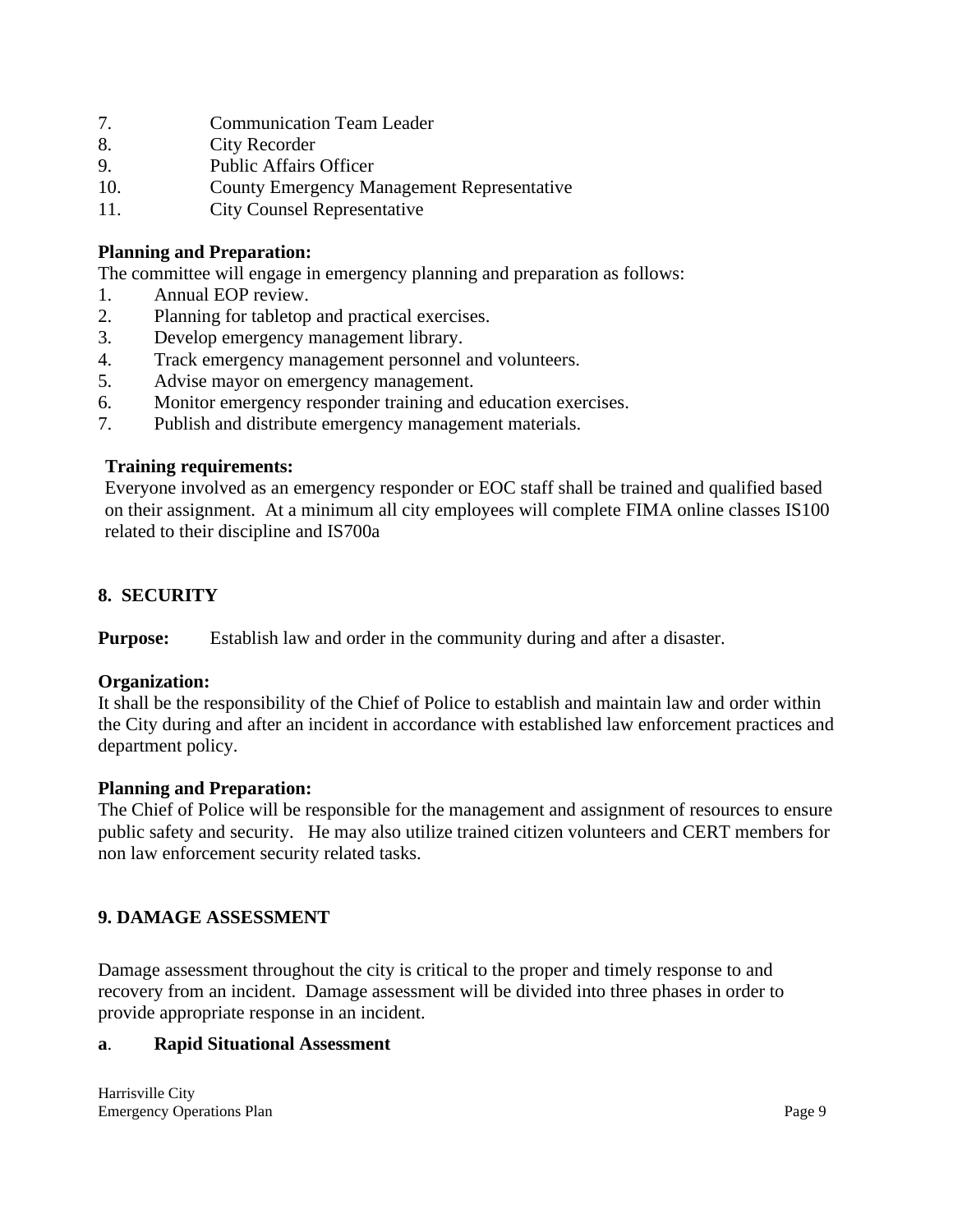Rapid Situational Assessment includes all immediate operations following a disaster that are directly linked to initial damage assessment (intelligence gathering) in order to specifically determine lifesaving and life sustaining needs in the community. Rapid Assessment takes place immediately following an incident and focuses on determining the lifesaving needs, imminent hazards, and damages to critical infrastructure and lifelines in the community. This function has also been referred to as a "Windshield Survey."

The ability of City government to perform a rapid assessment accurately and within the first few moments after an incident is critical to providing an adequate and appropriate response for life threatening situations and imminent hazards. Coordinated and timely assessments permit the City to prioritize response activities, allocate scarce resources, and request mutual aid quickly and accurately.

Rapid Assessment does not estimate the dollar value of the damage or the fine details. It is, rather, to assess the nature, magnitude and scope of the event so that policy decision makers can assign and utilize the appropriate resources to the response, based upon prioritized needs.

# **When Would We Use Rapid Situational Assessment?**

Following a Moderate to Large Earthquake, Tornado/High Wind, or other disaster that potentially affects a large area of the community where damage information is critical to establishing the magnitude of the incident. This does not mean that assessment is not done at smaller incidents.

Rapid assessment is always accomplished at any incident. Rather, this question is in direct relationship to a city-wide or county-wide assessment process which is formally declared or directed.

Harrisville City, alone or along with Weber County, will implement the Rapid Assessment Plan immediately following:

- Moderate to Large Earthquake
- Tornado
- High Wind with power outage / several citizen damage reports
- Other incidents with a potential City wide impact.

This function can also be activated for a specific area of the City as requested by an On-Scene Commander (Police Supervisor, North View Fire Captain, City Public Works Director/ Supervisor, etc.)

In concert with City/County/State Emergency Management, an on-duty public safety supervisor, the Incident Commander or EOC will direct a Rapid Situation Assessment be conducted city wide or in designated areas by the Police Department, North View Fire District, or City Public Works Departments as rapidly as resources are available. The results of that survey will then be passed to the City EOC for assessment and dissemination to the Weber County and State EOC's to allow for the proper allocation of emergency resources.

## **b. Neighborhood Needs/Damage Assessment Survey**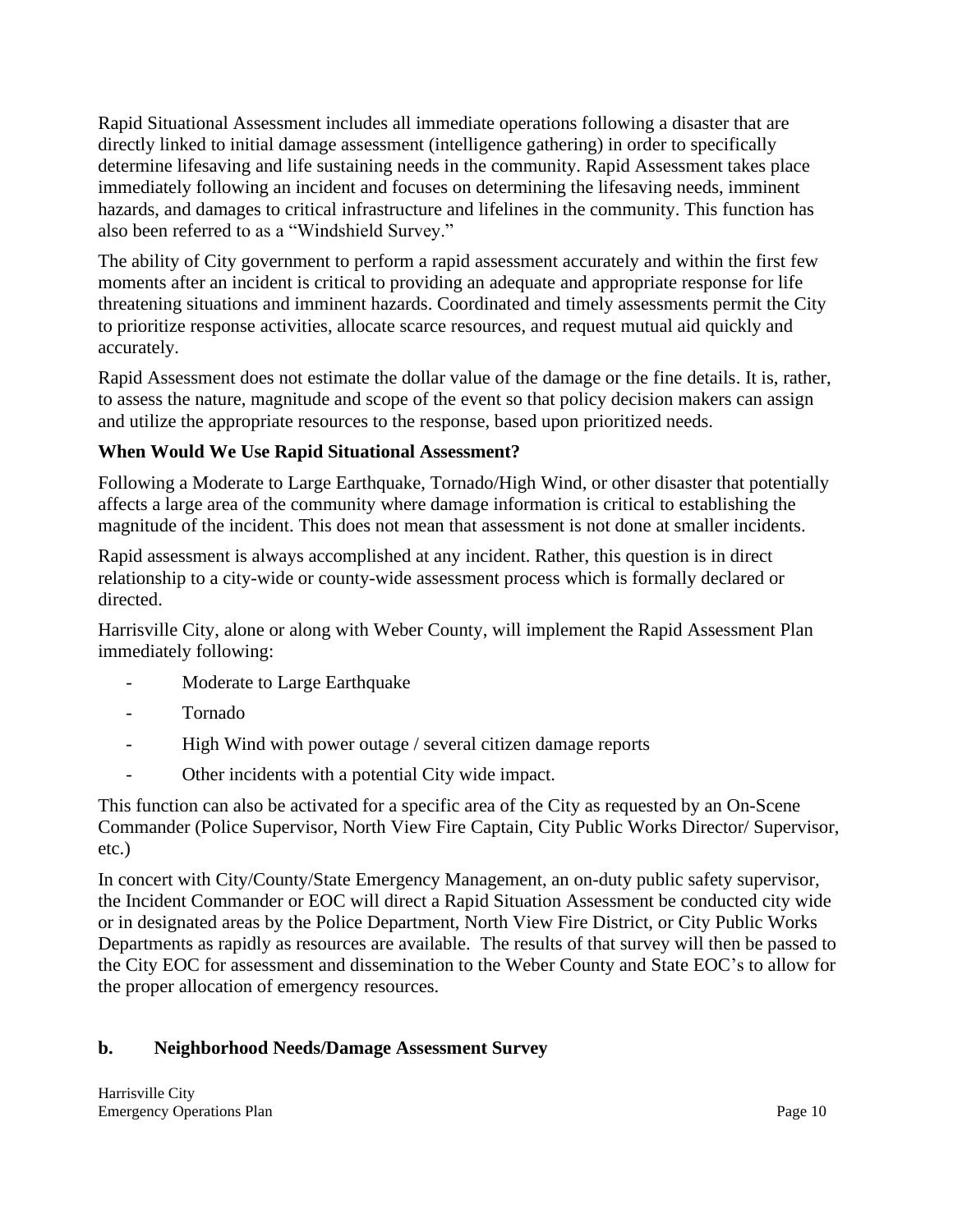After the initial rapid assessment has been assimilated and as soon as teams of responders can be organized, trained team's consisting of public safety providers, CERT and volunteers will be assigned by the Incident Command or EOC to survey a disaster area to gain knowledge of the extent of a disaster and basic its impact to individuals and infrastructure so that aid may be rendered in an expedient manner.

The Assessment Team will be broken into small survey groups that will be assigned an area within the city and will in effect go door to door in an effort to assess the needs of individual citizens. This team may be the first to contact people in need of medical aid or emergency services. These survey teams will provide guidance as to shelter and medical assistance locations.

In the event a person is injured, trapped, missing or in need of other assistance this team will assist in assessing the conditions, providing initial first aid, arrange for an additional response or provide directions as to shelter or medical aid locations depending on the situation.

The assessment team leader will report to the EOC to coordinate activities with other emergency services and to report conditions observed during the assessment.

#### **c. Damage Assessment**

The final phase of Damage Assessment is the detailed Damage Assessment that is conducted post disaster and is accomplished by trained and qualified City, County, State and FIMA personnel who determine the actual extent of the damage and make determination on what assistance is required and establish priorities on recovers efforts.

The Damage Assessment will be conducted in accordance with the protocol established in the Weber County EOP as follows.

Damage Assessment is divided into three elements:

- 1) Safety Evaluation 2) Preliminary Damage Assessment
- 3) Damage Survey

First, **safety evaluation** is that process where trained personnel inspect buildings, structures, and other such infrastructure (i.e. bridges, dams, etc.) for safety. These structures may have some damage but may still be safe for public or private use. Damage which might effect the safety of the structure may be structural or non-structural in nature. Safety evaluation of structures following a disaster results in a green, yellow (gold) or red colored tag being placed on the structure. These tags, or placards, are posted on structures to show that they have been inspected and that entry is allowed, limited, or not allowed. Training for safety evaluation is provided by the State of Utah, Division of Risk Management, and the Division of Emergency Management. This training is usually in the form of ATC-20 Post-Earthquake Safety Evaluation of Buildings. Additional training will be coordinated as necessary for field personnel on an as-needed basis.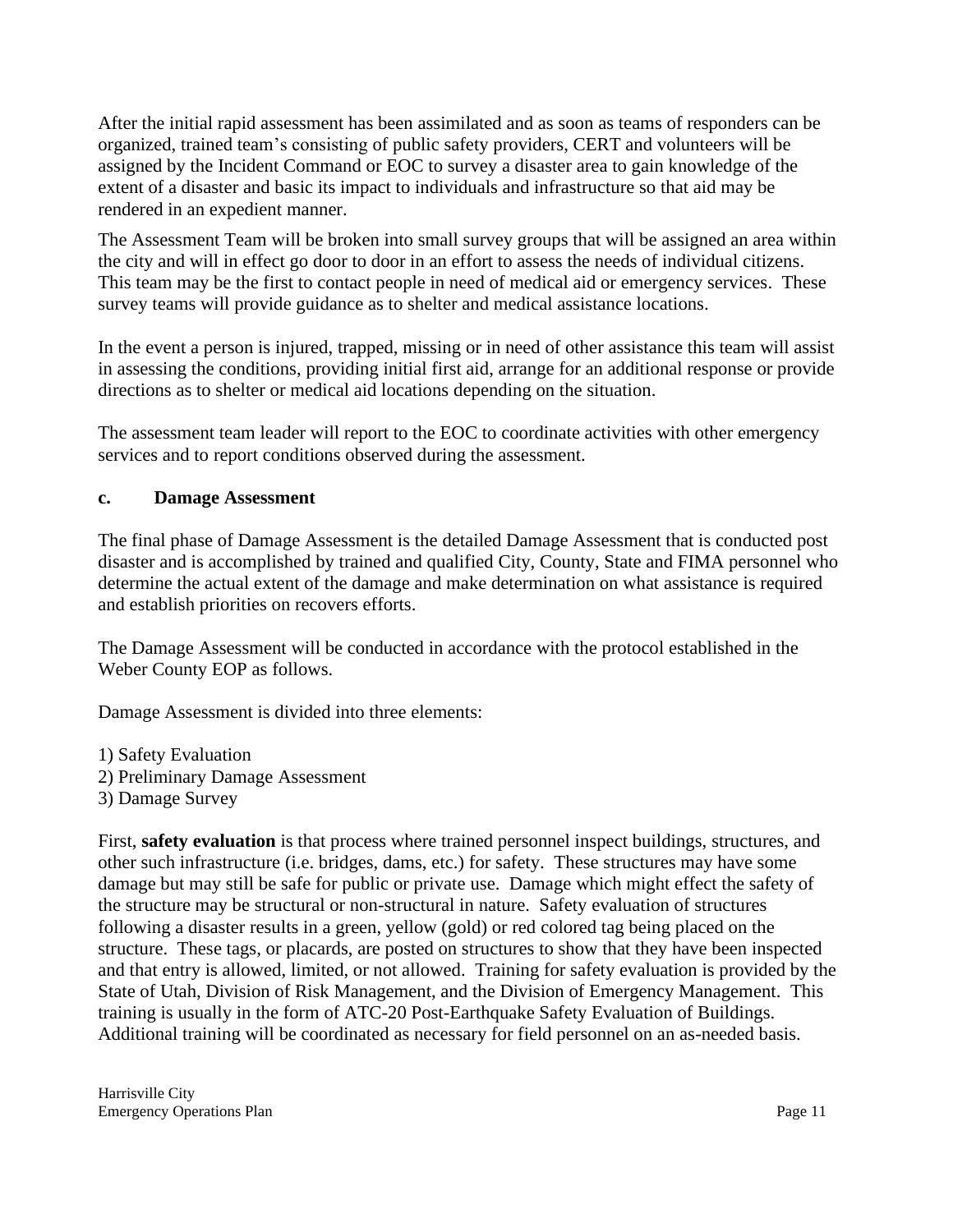Immediately following an event, declarations of emergency will be written and forwarded to higher governmental levels. Once FEMA is alerted to the declarations, a team will be sent to the disaster to assess the damage to see if a Federal Declaration is in order. This is referred to as the **Preliminary Damage Assessment** process or **PDA**. The PDA is essentially a fact gathering mission to see if the damage warrants a Presidential Declaration. Causes of the damage, dollar amounts of damage, and types of assistance needed are the main objectives of this assessment team from FEMA. Estimates of what the disaster will cost will be a primary focus of this preliminary damage assessment process. Preliminary information will need to be gathered and presented to the preliminary damage assessment team from FEMA. Forms used are the PDA and PDA Summary forms.

Once a disaster is declared, **Damage Survey** teams comprised of representatives from FEMA, the State, and the local government will jointly inspect structures that are damaged and will identify repairs. This process will match damages observed with costs of recovery (repair). This is a critical process and is much more in-depth than previous inspections. These inspections are focused on public structures. Teams will create Project Worksheets for use in conducting the recovery efforts. The worksheets will become part of the project file for each separate structure. Coordination of this function (damage assessment) is critical to the ultimate recovery of local government.

# **10. COMMUNICATIONS**

#### **Purpose:**

Gather and disseminate information about disaster conditions and emergency service needs. Deliver accurate and detailed information to the EOC in a timely manner so that coordination for emergency services can be rendered in a timely manner.

## **Organization:**

Communications will consist of a team who will receive and relay information about the disaster and emergency services. The communications team leader will be assigned to the EOC and will coordinate the efforts of all of the team members that are assigned to the EOC, Incident Command and various work teams the city.

The team leader will report to the EOC and will be pivotal in the development of a communications plan based on available resources and the extent of a disaster and the damage.

## **Team Leader and Alternates:**

1. Prepare a list of communication resources of people who have radios, CBs, and Ham radios.

- 2. Oversee team members and utilize communication resources.
- 3. Relay information between team members and the EOC.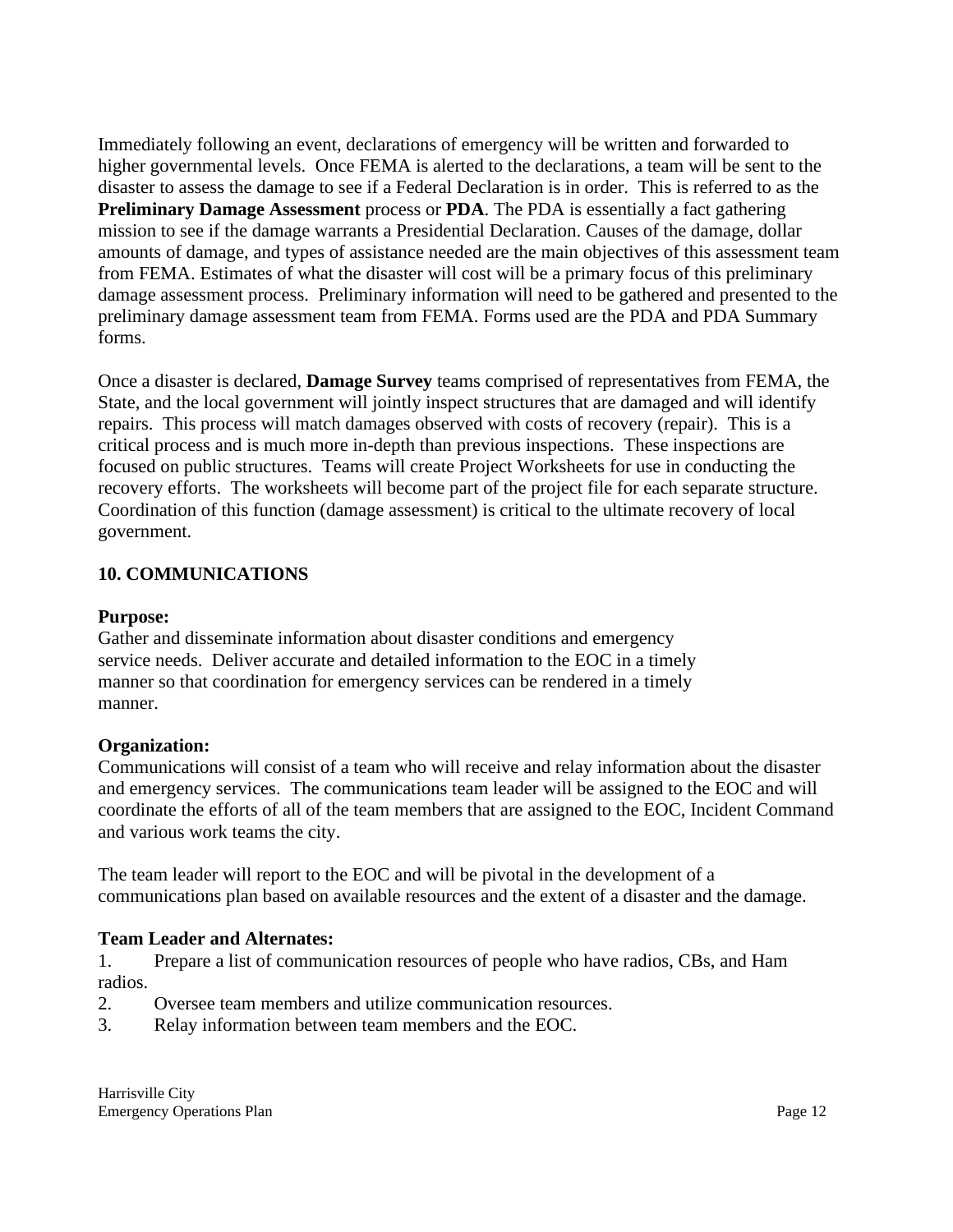#### **Preparation and Planning:**

1. Establish a team to contact persons in a disaster, receive communications from damage assessment, and relay information to the team leader at the EOC.

- 2. Develop a phone-tree to assist in gathering information and relaying instructions.
- 3. Train using runners and radios for communication purposes.

# **11. COMMUNITY EMERGENCY RESPONSE TEAMS (CERT)**

**Purpose:** The Community Emergency Response Team (CERT) serves under the direction of local emergency responders and provide critical support by giving immediate assistance to victims, providing damage assessment information, organizing other volunteers at a disaster site. Trained CERT volunteers provide a potential workforce for performing duties such as shelter operations, crowd control, light search and rescue, basic first aid, assist in the operations of medical treatment areas evacuation and traffic control.

**Organization:** The CERT commander is appointed by the Mayor and is responsible to establish, train and organize the Harrisville CERT program.

In the event of a disaster the CERT commander will report to the EOC and under the direction of the City Emergency Manager provide trained resources where directed.

The Harrisville CERT field operating guide, organizational charts, training plans, contact and call out information, and equipment/resource inventory lists are located in Appendix C of this EOP.

## **12. MASS CARE/SHELTER/MEDICAL CASULITY COLLECTION CENTERS**

**Purpose:** Create a positive and healthy condition in order for people to receive medical treatment, food services and shelter after a disaster for people who are in need of assistance or who have been displaced from their homes in a disaster or emergency.

#### **Organization:**

Mass Care/Shelter/Medical Causality Collection Center will be staffed by a team of CERT trained volunteers who will cooperate under the direction of the American Red Cross, Qualified EMS Providers and/or the EOC to establish a facility to serve people displaced from their homes in a disaster or emergency. Mass Care and Shelter operations may be tasked to provide:

- 1. First-aid
- 2. Food services.
- 3. Sanitation services.
- 4. Shelter Services